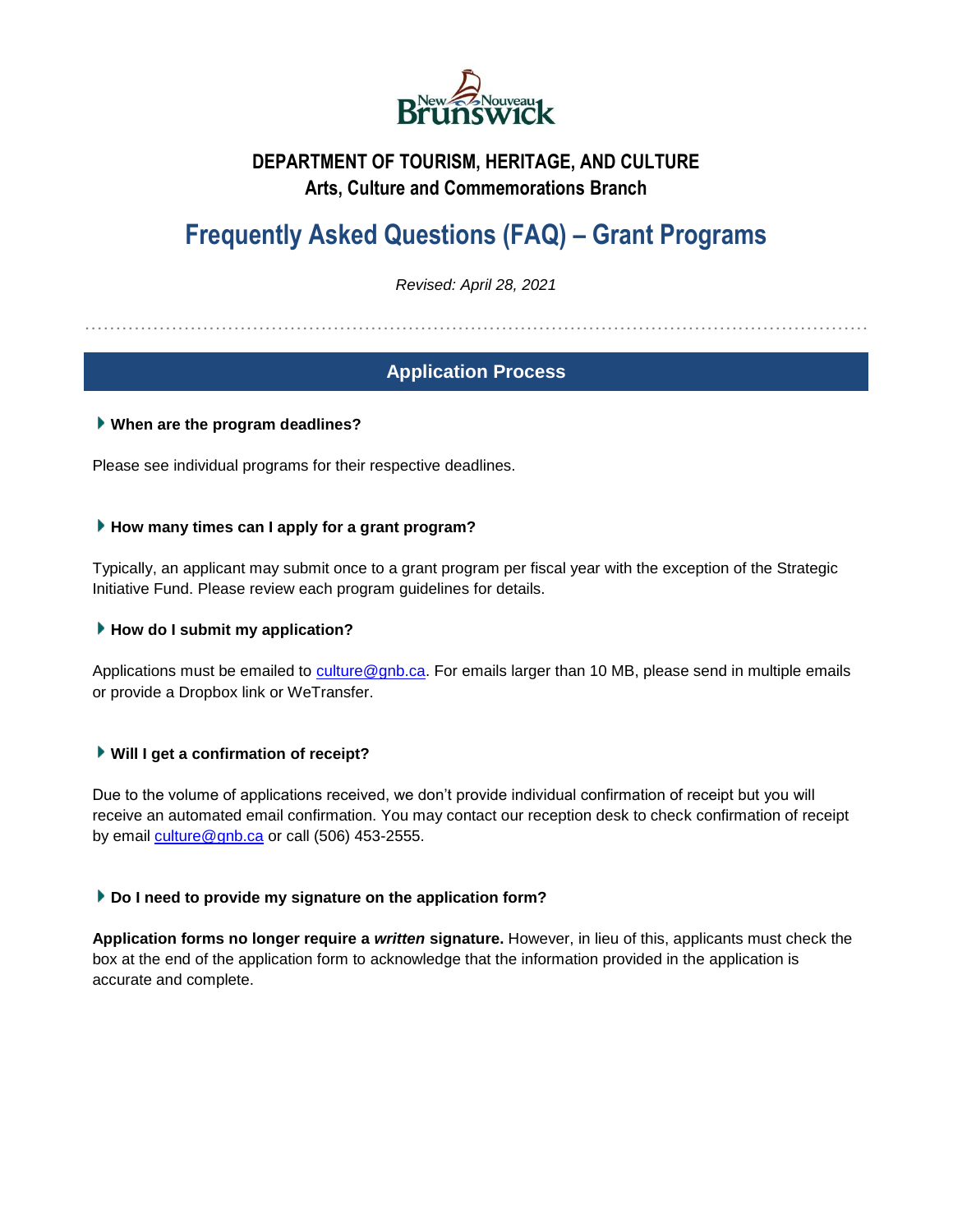### **I've received a grant but the project will no longer be taking place, how do I return the grant?**

If your project is no longer taking place, it's critical that you contact the program officer as soon as possible to notify us. Depending on the situation, we can advise you of next steps. To proceed with withdrawing the project, you will need to send a cheque for the grant amount made payable to "Minister of Finance" as soon as your project is cancelled. Indicate on the cheque memo or attach a letter for what program the amount is for and mail to:

Arts, Culture and Commemorations Branch Dept. of Tourism, Heritage and Culture Attention: Janey Johnston Marysville Place (4th floor) P. O. Box 6000 Fredericton, NB E3B 5H1

# **Notification of Results & Payment**

### **When will I be notified about the status of my application?**

#### For non-jury programs:

Typically for completed applications, applicants will be notified of their results by email within 7 weeks from the deadline date.

#### For jury programs:

Typically for completed applications, applicants will be notified of their results by email within 12 weeks from the deadline date.

Note: Incomplete or late applications may delay results and/or not be accepted.

#### **Can I call to find out the status of my application?**

Results will not be provided over the telephone.

### **My application was unsuccessful, can I get feedback?**

Yes, you may contact the program officer responsible for the program to get feedback on your application if you are not successful. Jury comments may also be shared for juried programs.

# **When and how will I receive payment for a grant?**

For applicants who are set up for direct deposit, typically payments will be made within 10 business days of receipt of notification of results.

For those without direct deposit, a cheque will be mailed to grant recipients within 15-25 business days after notification of results.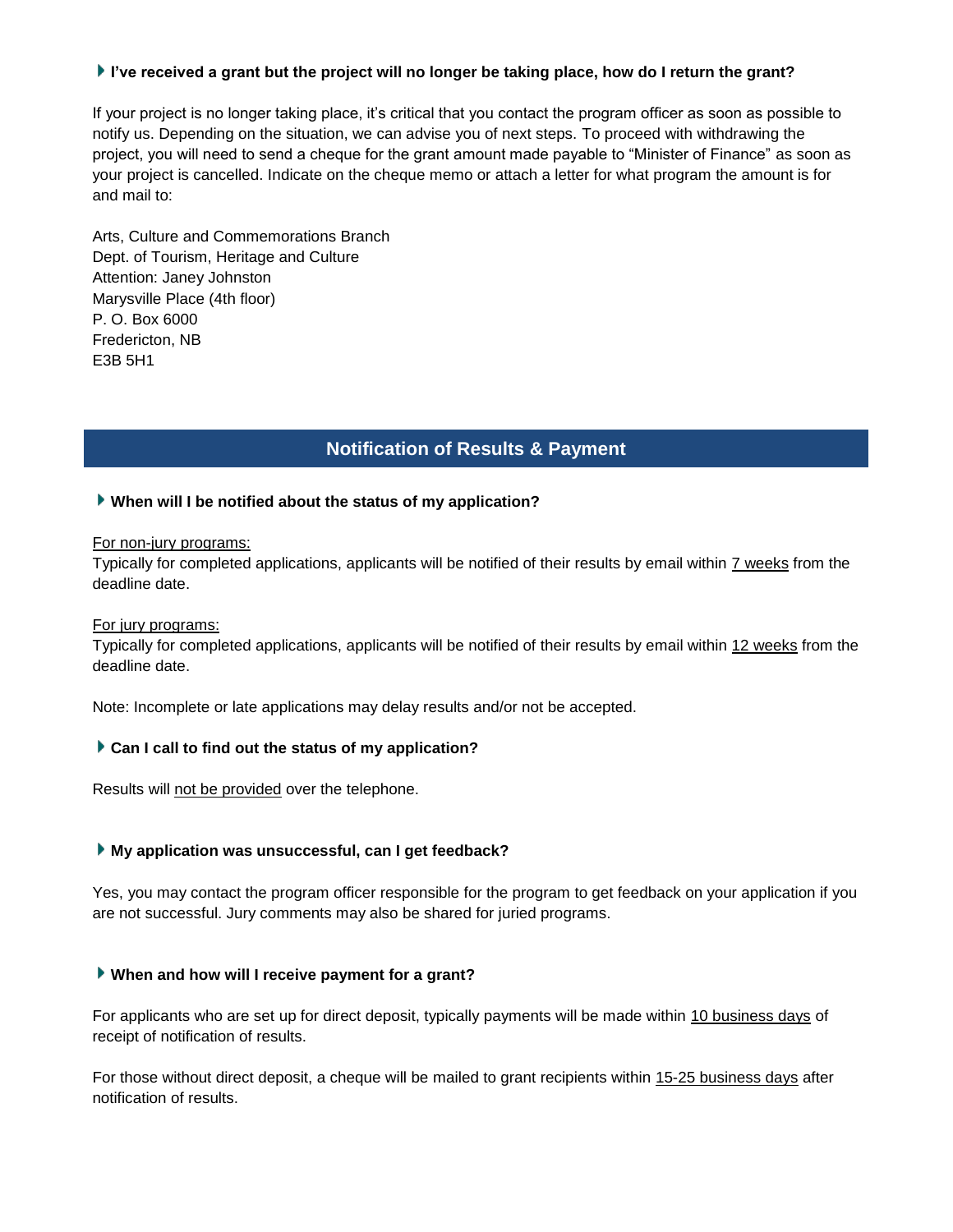# **I'm currently not on direct deposit but would like to be, how do I set this up?**

To register for Direct Deposit, you must complete and send the **Direct Deposit Form to Service NB.** 

# **Eligibility & Requirements**

### **I'm a first time applicant, how do I know which program to apply to?**

You may visit our [website](http://www2.gnb.ca/content/gnb/en/departments/thc/culture.html) to view all program descriptions and eligibility requirements.

Should you have further questions regarding a program and your eligibility, you may contact us at (506) 453 2555 or email [culture@gnb.ca.](mailto:culture@gnb.ca)

# **Are there grant programs available for First Nations groups?**

Yes. First Nations groups and Indigenous artists are encouraged to submit eligible projects to the following grant programs:

- [Arts in Communities Program](http://www2.gnb.ca/content/gnb/en/departments/thc/services/services_renderer.201424.Arts_in_Communities_Program_(AIC).html)
- [Literary Promotion](http://www2.gnb.ca/content/gnb/en/services/services_renderer.201071.html)
- [Strategic Initiative Fund](http://www2.gnb.ca/content/gnb/en/services/services_renderer.201068.html)

Band-operated schools are eligible for the following programs:

• [Artist-in-Residency School Program](http://www2.gnb.ca/content/gnb/en/services/services_renderer.201088.html) For specific information regarding programming for First Nation Community Schools, please contact [Andrea.Gaujacq@gnb.ca](mailto:Andrea.Gaujacq@gnb.ca) with the Department of Education and Early Childhood Development.

Indigenous artists are encouraged to submit to the following programs:

- [collectionArtNB Indigenous Acquisition Program](https://www2.gnb.ca/content/gnb/en/departments/thc/services/services_renderer.201501.collectionArtNB_-_Indigenous_Acquisition_Program.html)
- [Artist registry for the Artist-in-Residency School Program](http://www2.gnb.ca/content/gnb/en/services/services_renderer.201088.html)
- [Film, Television and New Media](http://www2.gnb.ca/content/gnb/en/departments/thc/culture/content/FilmTelevisionandNewMedia.html)
- [Writing and Publishing](http://www2.gnb.ca/content/gnb/en/departments/thc/culture/content/WritingandPublishing.html)
- Fine Craft [Market Access](http://www2.gnb.ca/content/gnb/en/departments/thc/services/services_renderer.201392.Fine_Craft_-_Market_Access_Component.html)
- For music industry development programs, please visit Music NB's NEW BRUNSWICK MUSIC [INDUSTRY DEVELOPMENT \(MID\) PROGRAM](https://www.musicnb.org/en/programs/mid/overview)

# **Are public and First Nation Community Schools eligible for grants?**

Yes. Visit the [Arts in Schools](http://www2.gnb.ca/content/gnb/en/departments/thc/culture/content/arts-in-schools.html) page to see all available programs and resources for schools. For specific information regarding programming for First Nation Community Schools, please contact [Andrea.Gaujacq@gnb.ca](mailto:Andrea.Gaujacq@gnb.ca) with the Department of Education and Early Childhood Development.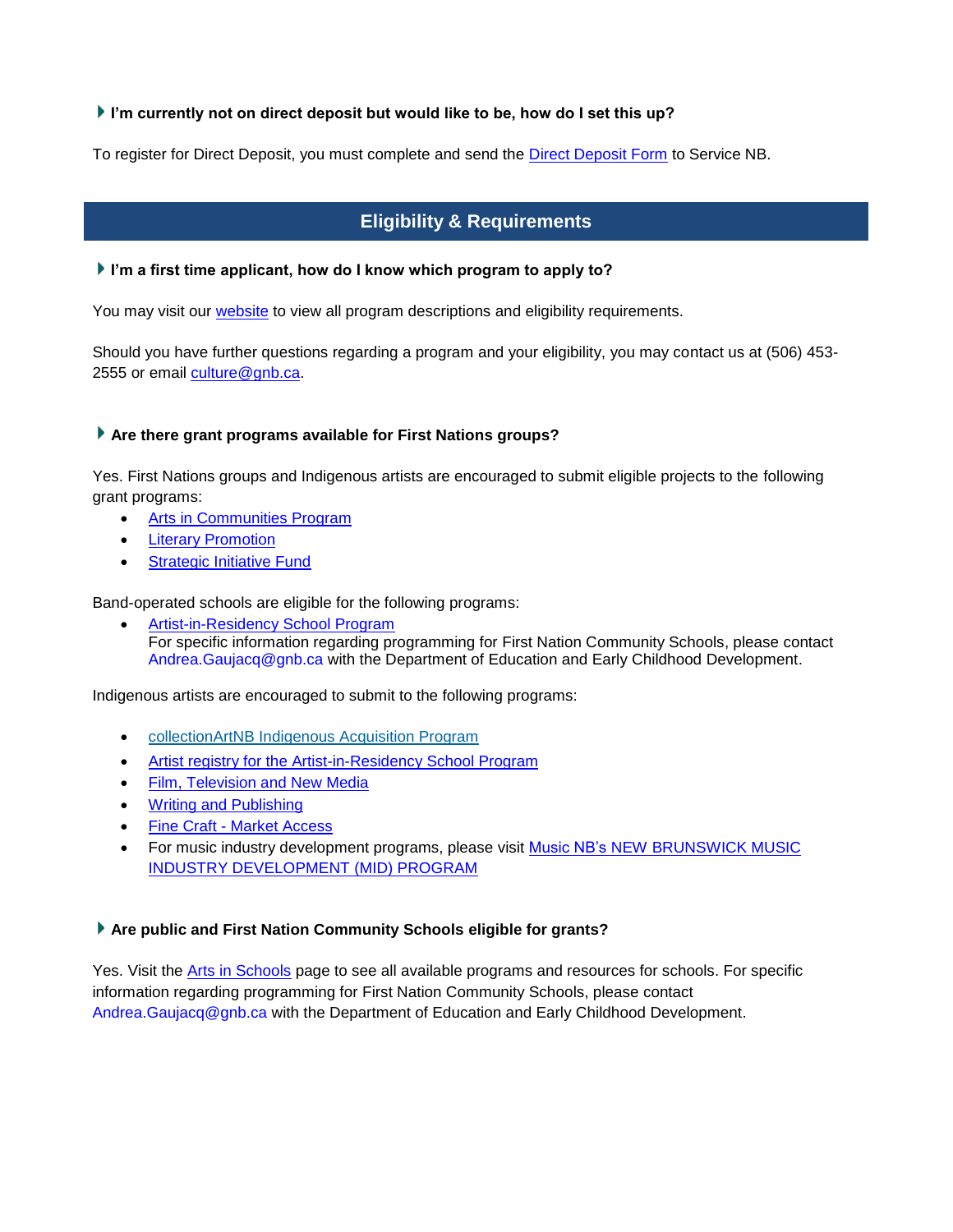### **Are municipalities eligible for grants?**

Yes, municipalities with a cultural policy are eligible for some of our programs. Visit the [Municipalities](http://www2.gnb.ca/content/gnb/en/departments/thc/culture/content/Municipalities.html) page to see all available programs and resources.

#### **Are arts schools eligible for grants?**

No. Arts schools such as theatre schools, dance schools, music schools etc. that charge a fee for lessons are considered for profit businesses which are not eligible.

In order to be eligible, an arts school can establish a separate professional performance arm entity with its own incorporation and separate board of directors. This non-profit, professional arts entity must demonstrate that the primary purpose is for the creation and performance of shows for the general public.

### **Are multicultural organizations eligible for grants?**

Multicultural organizations are eligible for the [Arts in Communities Program.](http://www2.gnb.ca/content/gnb/en/departments/thc/services/services_renderer.201424.Arts_in_Communities_Program_(AIC).html) For festivals and events that incorporate various activities including sports, culinary, etc, only arts-related activities are eligible for funding.

### **Are community festivals eligible for grants?**

The Arts in Communities Program is intended primarily for arts and cultural organizations offering purely artistic content in their festivals and events with the exception of multicultural organizations as described above.

However, local governments and non-profit community based organizations wanting to do community festivals, national events and volunteer recognition events are eligible for the Regional Development Corporation's (RDC) [Community Investment Fund \(CIF\).](https://www2.gnb.ca/content/gnb/en/departments/regional_development/services/services_renderer.201492.Community_Investment_Fund_(CIF)_.html)

# **Final Reporting**

# **When do I need to submit my final report?**

Typically, a final report is required within 30 days upon completion of the project and no later than March 31<sup>st</sup> of each fiscal year a grant was received. This may vary depending on the program so it is advised that applicants review each program's guidelines for details.

# **How do I submit my final report?**

Final reports must be emailed to [culture@gnb.ca.](mailto:culture@gnb.ca)